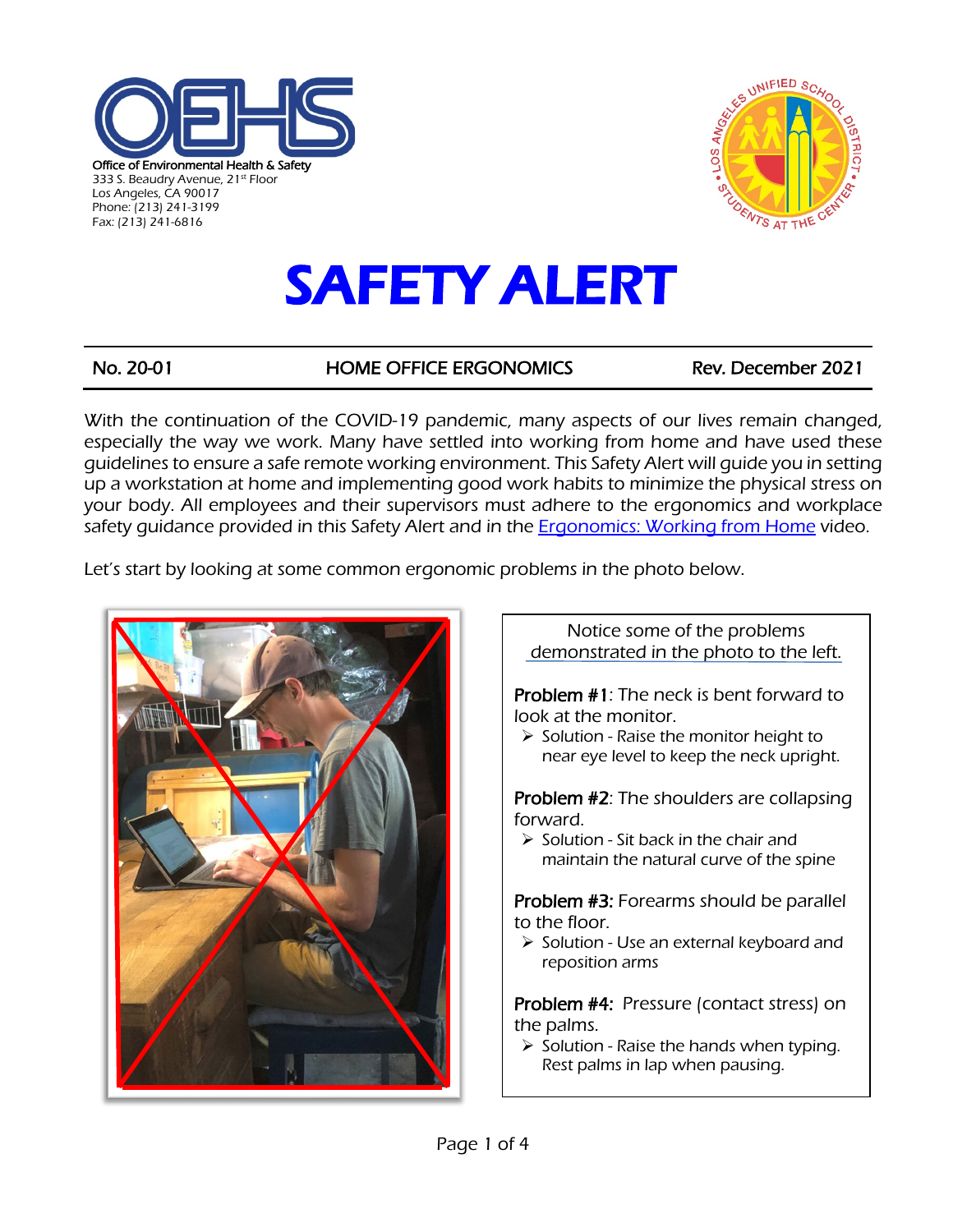### Standard Ergonomic Guidelines:

Chair:

- Use a comfortable chair that allows your feet to rest directly on the floor. If using a hard chair, use a cushion and/or neatly folded blanket to sit on and for your back rest.
- If your chair does not permit your feet to rest firmly on the floor, try using something around the house as a footrest. (e.g., stable box, sturdy books, shoe box, a ream of paper)
- Sit with your hips all the way back to the backrest to support your lower back.
- Sit upright, maintaining the natural curve of your spine.
- Keep your elbows at your side. This will help you relax your shoulders.
- Do not lean forward on your elbows.

Monitor:

• The top of your monitor should be at or near eye level. If you are working from a laptop, consider using an external keyboard that can be plugged in with a USB cable if available. Then, find a stable object, such as a box, that can support your laptop at a raised level.

Keyboard and mouse:

- Position the keyboard and mouse on the same level surface that allows your forearms to be parallel to the floor (e.g., desktop, keyboard tray, a partially open desk drawer)
- If working on a desktop that is too high to keep your forearms parallel to the floor, keep the keyboard and mouse right at the edge of the desktop. This allows you to sit back in your chair and avoid uncomfortable contact stress by resting your wrists on the desktop.
- Take frequent, short breaks from typing or computer work to let your wrists and shoulders rest.
- Try new positions for your equipment often and learn if each position creates relief or discomfort.
- Positioning the keyboard directly on your lap may provide relief or avoid discomfort in your wrists.



*Notice how the position of the keyboard in the three photos affects the angle of the forearms relative to the floor. Forearms are best positioned parallel to the floor.*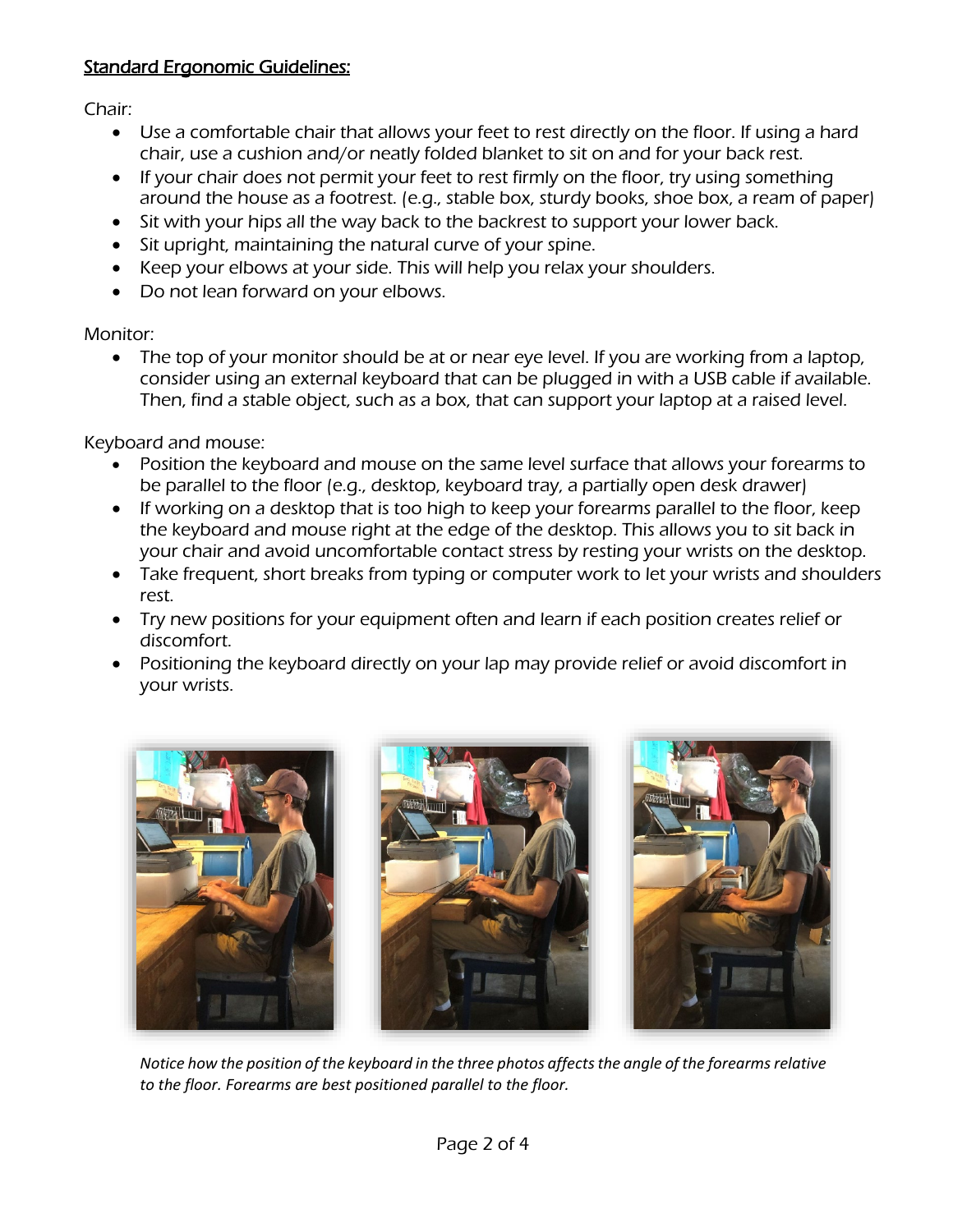Posture:

- Don't slouch, but keep your shoulders relaxed.
- Keep your elbows close to your body (this is critical to comfort).

Breaks:

- Take at least a five-minute break away from your screen every half hour to hour.
- Take 1 to 2 minute breaks every 15 to 20 minutes, which should be used for some quick stretching.

Eye care:

- Enlarge (i.e., zoom) your font.
	- o Imagine you are reading a book. The words should be large enough and close enough to your eyes so that you are comfortable.
- Every 20 minutes take 20 seconds to look away from your screen and at something 20 feet away from you. (20-20-20 rule)
- Position monitor perpendicular to a light source like a window to reduce glare. Avoid positioning your monitor in front of or behind the light source.

Phone usage:

- Use the speaker phone or headphones to make calls and avoid neck strain. Don't hold the phone between your ear and shoulder.
- When video conferencing, use the audio on your computer instead of your phone. This removes the temptation to pick up your phone which can lead to awkward positions.

Other tips and reminders:

- Give yourself time to adjust to your new work set-up.
- Be creative with your set up. Use items around your house, such as books, to raise monitors.
- Adjust your equipment to serve your task (e.g., mouse use versus keyboard use).



*Notice how the keyboard and mouse are positioned differently in each of the photos. On the left, the setup is for high frequency mouse use. On the right, the keyboard is positioned for high use. Adjust your equipment throughout your day, as your tasks change.*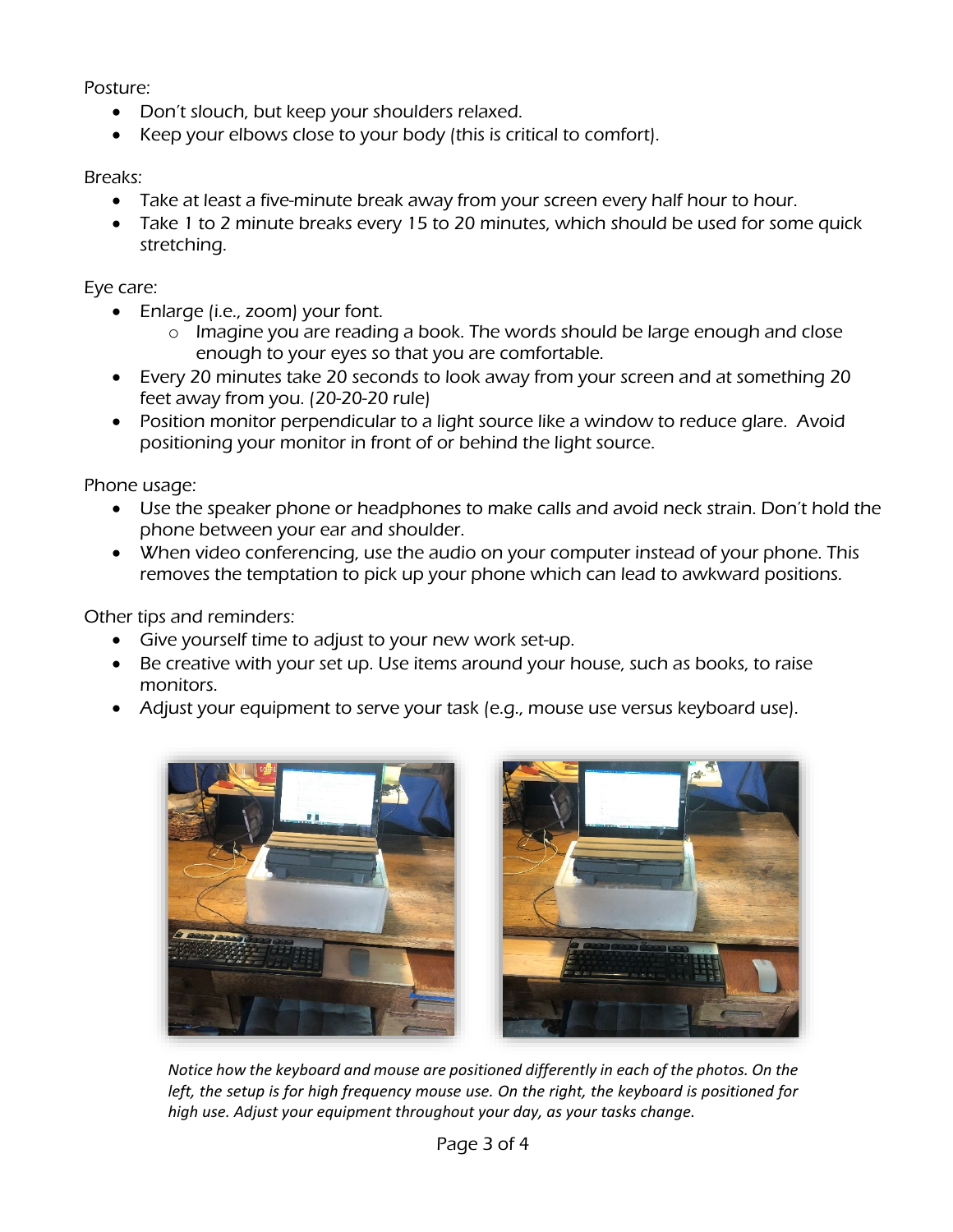- Control and manage cords to eliminate tripping hazards in walkways and under your workstation.
- Maintain room for your feet under your workstation.
- Avoid resting wrists on hard surfaces. A soft hand towel or wash cloth can be used for a temporary wrist rest.

## Ergonomic & Safe Work Policy Acknowledgement:

To ensure a safe working environment for employees working remotely, the guidelines in this Safety Alert shall be followed. In addition, a [video](https://drive.google.com/file/d/1oNzzkeO7sA0-MxOXxRaBXAdDwHskj6jD/view) on these quidelines including general workplace safety has been developed to further help employees with creating safe remote work environments. After reviewing this Safety Alert and the video, each employee shall record their acknowledgment of these safety requirements in the provided attachment and provide a copy to their supervisor. Schools and offices shall keep copies for their records.

Implementing the safe work practices described in this Safety Alert and in the video will significantly reduce strain, discomfort and other injuries while working at home or remotely. Our collective goal is to support schools through our work. We must dedicate ourselves to working safely to deliver on our educational mission.

If you have any questions, please contact the Office of Environmental Health and Safety at (213) 241-3199 or visit<https://achieve.lausd.net/oehs> for more information.

#### Additional Resources:

**[Ergonomics: Working from Home,](https://drive.google.com/file/d/1oNzzkeO7sA0-MxOXxRaBXAdDwHskj6jD/view) a video from Sedgwick Claims Management Services** 

[Ergonomic Resources from the California State Compensation Insurance Fund](https://www.statefundca.com/Home/StaticIndex?id=https://content.statefundca.com//safety/ErgoResources.asp) – Provides very brief and effective videos on monitor placement, chair adjustment, stretching and more.

[Cal OSHA Office Ergonomics](https://www.dir.ca.gov/dosh/dosh_publications/computerergo.pdf) – Provides a useful diagnostic checklist with solutions.